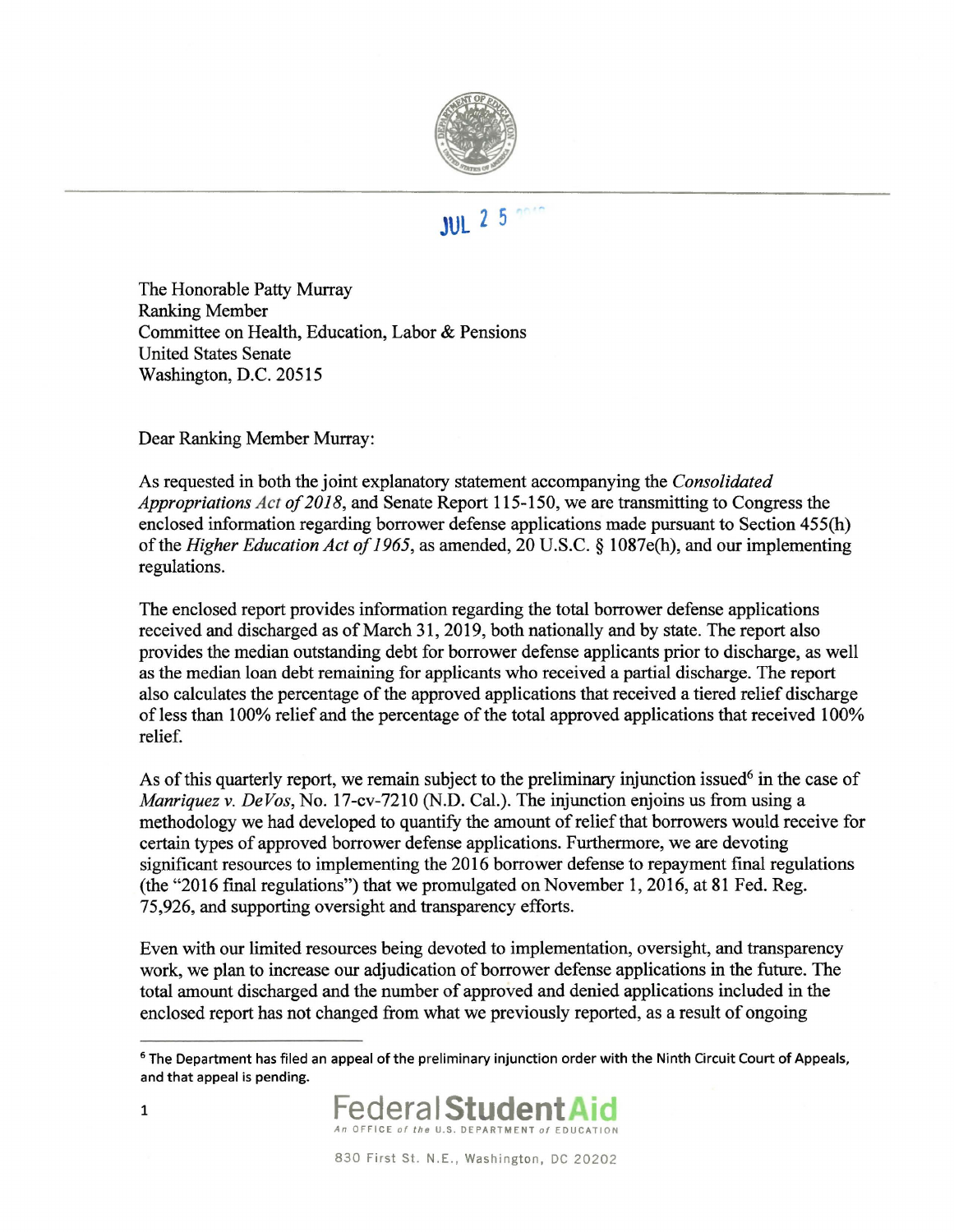litigation and the prioritization of the implementation of the 2016 final regulations. As promised in the last quarterly report, the Department augmented this quarterly report with additional information. You will notice that we added a new column to each separate subcategory of information that shows the changes from the prior quarter. In the coming weeks, we plan to post the attached report in its entirety on the Federal Student Aid Data Center at StudentAid.gov/datacenter.

If you have any questions about this report, please have your staff contact in the Office of Legislation and Congressional Affairs by email at

.

Sincerely,

Bohist miniforms

Mark A. Brown Chief Operating Officer

Enclosure 2